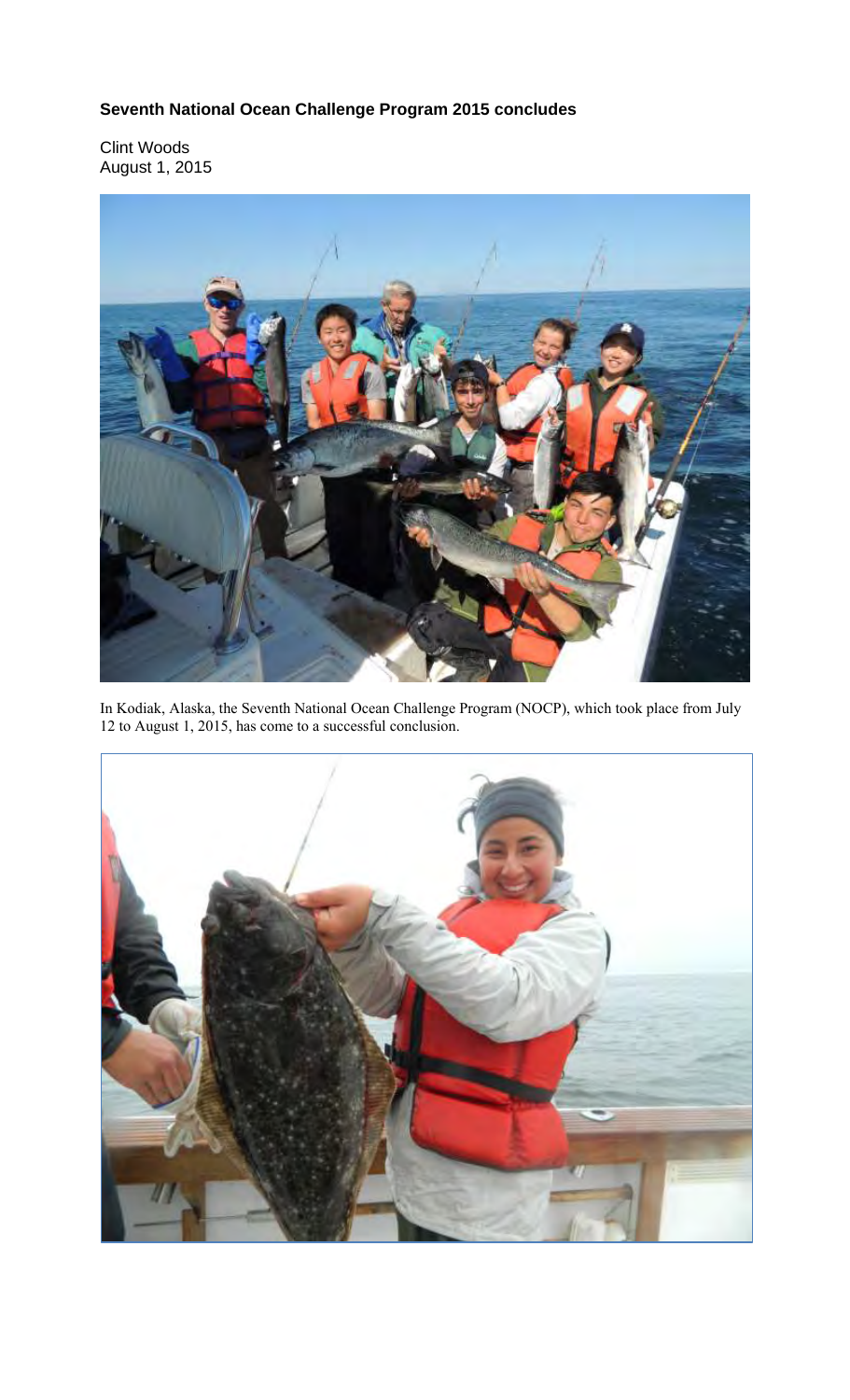True Parents initiated the first Ocean Challenge programs in the Gloucester, Massachusetts, area as a core program component of Ocean Church USA. However, due to changes in the Bluefin tuna population and other factors, that tremendous program could not be sustained annually in the Gloucester area.



Therefore, in 2009 a team of early pioneers trained by True Father came together centering upon Kodiak, Alaska, and determined to restart and create a world-class program focused primarily on the development of Unification-born teenagers and young adults, and the National Ocean Challenge Program (NOCP) was born. With little money but a strong commitment to ownership, the team brought young Unificationists from all over America, and each year the program grew in quality and quantity. Gradually individual, family and company donors began to contribute to help out. Soon thereafter, True Parents' Ocean Peace company stepped up to help start a scholarship program for youth due to the costs to travel to Kodiak.



By 2015 Kodiak had become "THE destination" for young Unificationists not only to receive top-level ocean-based training but also to connect with True Parents' heart and vision for the Ocean Providence. Participants learn why True Parents love Alaska so much, and why Kodiak is key to the successful dispensation of the Pacific Rim Providence. In addition, they learn Divine Principle and get opportunities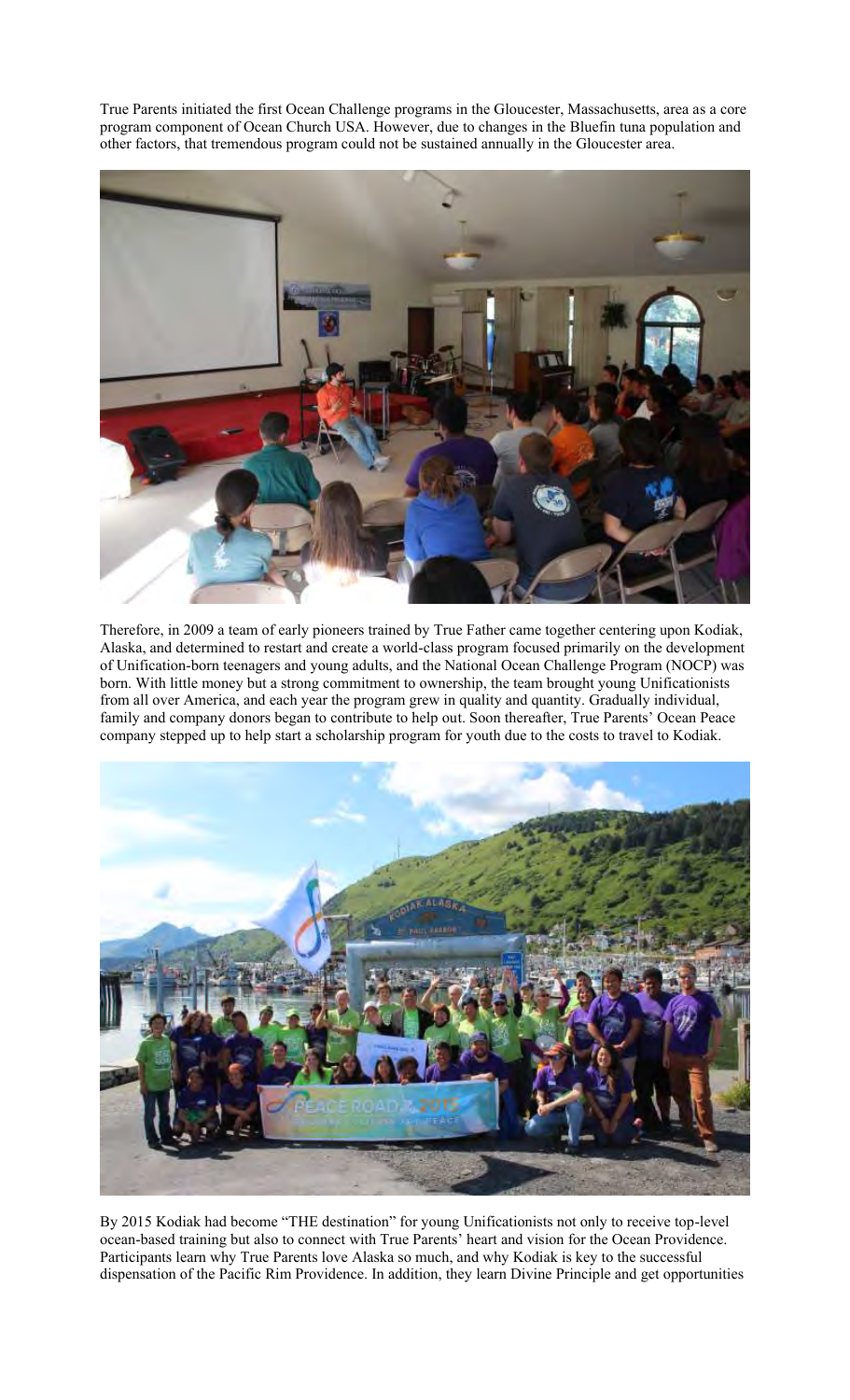to meet world- and national-level leaders who talk about their experiences with True Parents and impart oceanic wisdom as well.

During the 2015 National Ocean Challenge Program FFWPU-USA President Dr. Michael Balcomb and his wife, Fumiko, joined right in to catch fish and also to lead the Peace Road event with all of NOCP supporting. Dr. Michael Jenkins fished with great enthusiasm, even catching a rare yelloweye rockfish.



FFWPU Continental Director Dr. Ki Hoon Kim was on his way to Kodiak when True Mother reached out and snatched him right from between flights in San Francisco to come to Korea. "We all took that as a good sign, and many felt that the high-level unity among everyone may have triggered that," said Clint Woods, an NOCP organizer. "We felt happy for Dr. Kim but sad that he could not come and catch the 'big one' this time."



Ocean Church USA Director Kensaku Takahashi also spent a week with the group and spoke of the deep heart of True Parents toward Ocean Church. Mr. Michael Faris, president of Ocean Peace Inc., also attended to fish with the participants and to deliver an exciting and professional presentation on the great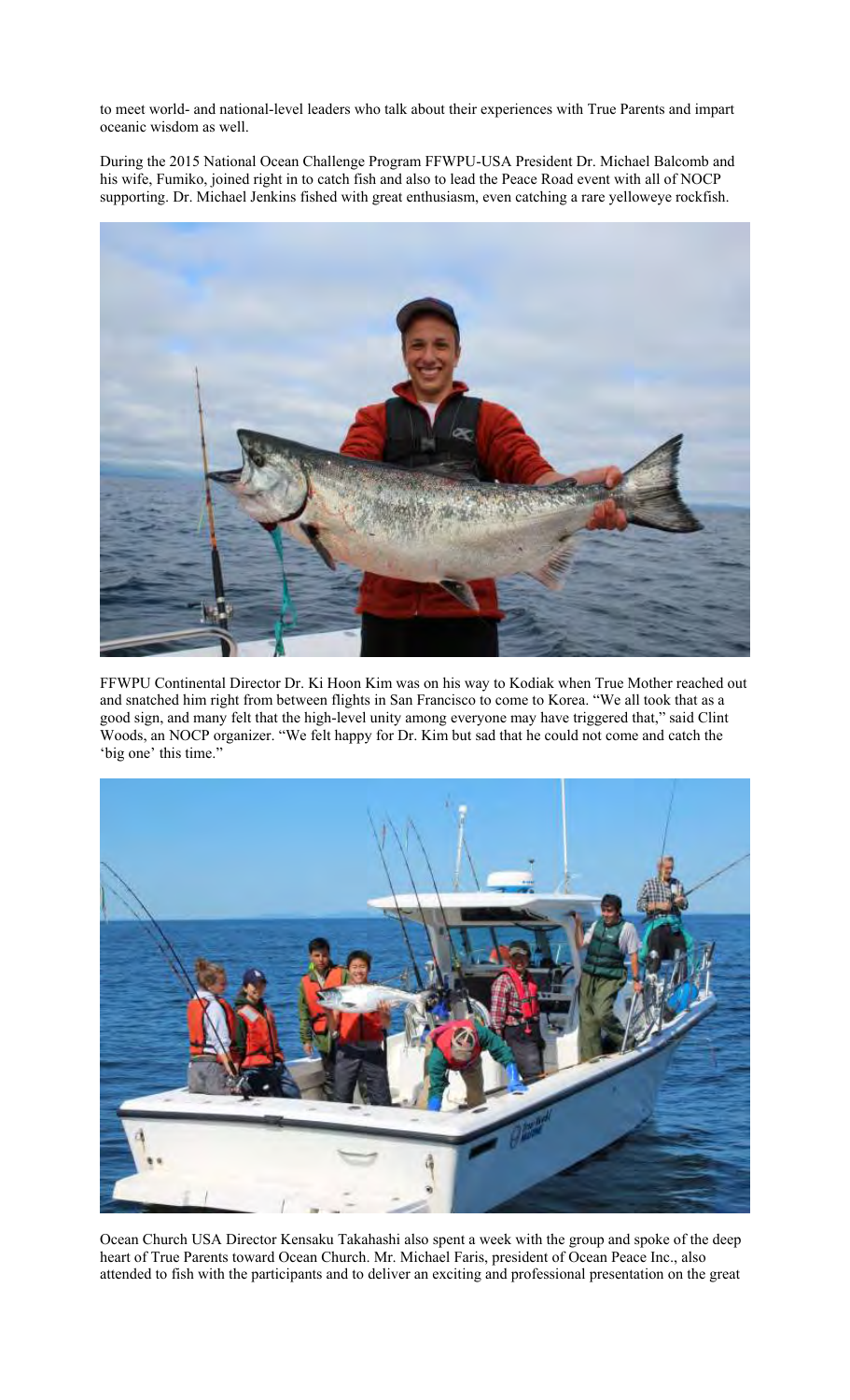works accomplished by Ocean Peace Inc. Naokimi Ushiroda, president of CARP USA, visited early on and was a huge hit with all participants, leaving some key and useful tips for all to follow. Mr. Joshua Yashiro, president of Ocean Providence LLC, and his wife, Jennifer, spent a week with them as well. According to Jennifer, the program was beyond her imagination; she felt no words could capture the awesome experience of NOCP 2015.

Many other leaders and spouses also came to renew their relationships and enjoy interacting with NOCP participants and the program. Every year participants graduate and leave Kodiak with real-world connections for future employment and other options for their future, unparalleled experiences with God in creation, and complimentary boxes of the finest king salmon, halibut and other fish filets to be found anywhere on the planet: a gift to share with family and friends back home.



At this year's program, in the spirit of the "age of women" and True Mother's leadership, 50 percent of the participants were young ladies ready to take on the Ocean Challenge with gusto and great heart. Many became captains in training (CITS) and team leaders. The entire program was handled primarily by Unificationist-born young people, including the program coordinator role, but with experienced elders on hand to lend advice and support whenever needed.



All boat mechanic and maintenance needs also were taken care of by a wonderful young Unificationist and several assistants. The participants included seven young people from outside the US, including Korea, Japan, South America, and Canada. Additionally, nearly all the top leaders of the North American